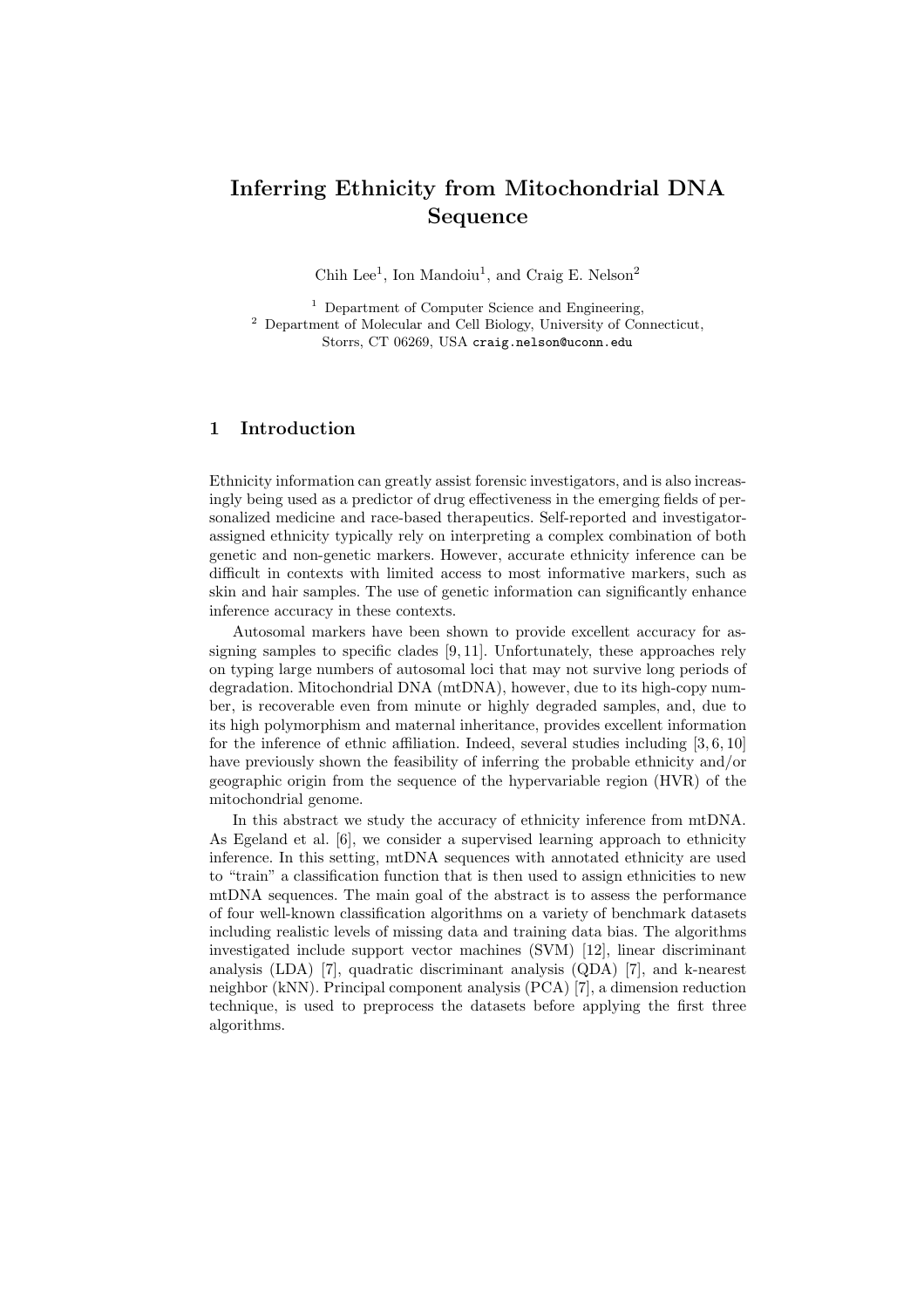#### 2 Results

To simulate a typical forensic scenario, we extracted from the forensic and published tables in the mtDNA population database [8] samples marked as one of the four coarse ethnic groups – Caucasian, African, Asian and Hispanic. The filtering left 4,426 and 3,976 samples in the forensic and published tables, respectively. These two datasets are referred to as the forensic and published datasets.

We performed 5-fold cross-validation (CV) analysis using a subset of the forensic dataset called the trimmed forensic dataset, which retains only region 16024-16365 of HVR1 from the 4,426 profiles in the forensic dataset. In addition to ethnicity-wise average accuracies, we also used micro- and macro-accuracy as measures of the overall performance of a classification algorithm. Micro-accuracy is the weighted average of ethnicity-wise accuracy rates by the class sizes, while macro-accuracy is the equally weighted variant. Table 1 summarizes the 5-fold CV accuracy metrics for PCA-QDA, PCA-LDA, 1NN, and PCA-SVM on the trimmed forensic dataset, where PCA-QDA denotes that PCA is applied to the dataset before QDA and so on. PCA-SVM consistently outperforms the other three classification algorithms with respect to all accuracy measures.

|                |      | <b>Classification Algorithm</b><br>$\# \textrm{ Samples} \boxed{\textbf{PCA-QDA PCA-LDA 1NN PCA-SVM}}$ |       |       |       |  |
|----------------|------|--------------------------------------------------------------------------------------------------------|-------|-------|-------|--|
|                |      |                                                                                                        |       |       |       |  |
| Caucasian      | 1674 | 83.15                                                                                                  | 90.2  | 93.73 | 94.62 |  |
| Asian          | 761  | 72.93                                                                                                  | 74.11 | 83.31 | 84.76 |  |
| African        | 1305 | 84.6                                                                                                   | 88.28 | 86.59 | 89.81 |  |
| Hispanic       | 686  | 71.57                                                                                                  | 68.22 | 72.01 | 72.59 |  |
| Micro-Accuracy | 4426 | 80.03                                                                                                  | 83.46 | 86.47 | 88.10 |  |
| Macro-Accuracy | 4426 | 78.06                                                                                                  | 80.20 | 83.91 | 85.45 |  |

Table 1. Comparison of 5-fold CV accuracy measures on the trimmed forensic dataset

Since the performance of different classification algorithms may depend significantly on the typed mtDNA region, we conducted three additional experiments to assess its effect on the classification accuracy of the four compared algorithms. We started from another subset of the forensic dataset called the full-length forensics dataset, which consists of 1,904 samples typed for the region of 16024-16569 in HVR1 and 1-576 in HVR2. In the first experiment, we iteratively deleted 10% of the polymorphisms, starting from the HVR2 end nonadjacent to HVR1. Similarly, in the second experiment, we iteratively deleted 10% of the polymorphisms starting from the opposite end. Finally, in the third experiment, we used a sliding window approach to generate 20 different datasets, each of which retains from the full-length forensics profiles 10% of the polymorphisms.

Figures 1 and 2(A) give the 5-fold CV micro-accuracy achieved by PCA-QDA, PCA-LDA, 1NN, and PCA-SVM in these three experiments. Again, PCA-SVM consistently outperforms the other three algorithms. PCA-QDA is typically outperformed by the other methods, except that it outperforms 1NN when the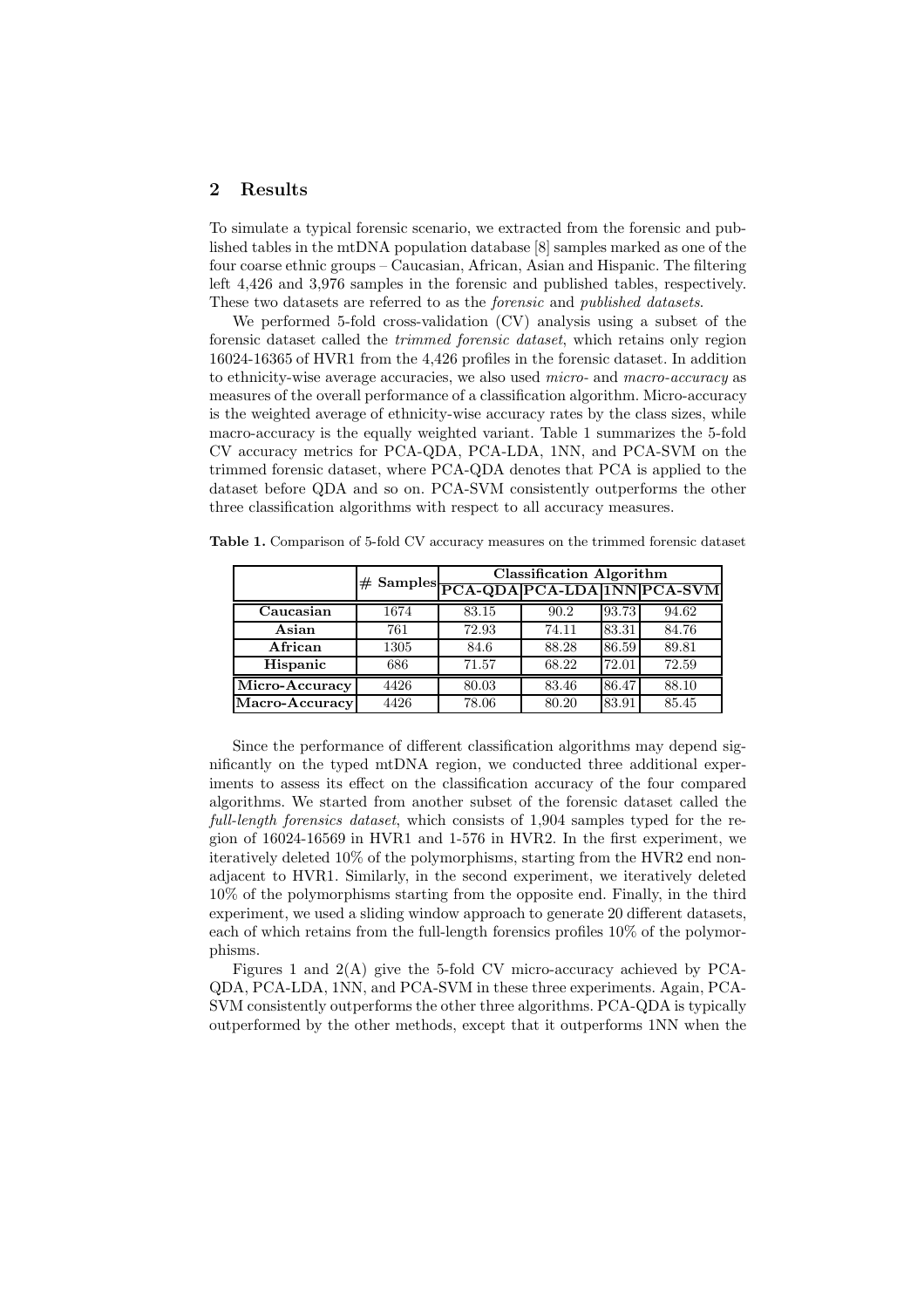entire HVR is used. 1NN and PCA-LDA have comparable performance, but PCA-LDA performs slightly better than 1NN for near-complete mtDNA profiles. Conversely, 1NN performs better than PCA-LDA for some short typed regions. Indeed, for short windows consisting of only 10% of the polymorphisms in the entire dataset, the performance of 1NN is often as good as that of PCA-SVM, see Fig.  $2(A)$ .

Fig. 2(A) further shows that certain regions of HVR1 and HVR2 are more informative than others for the purpose of ethnicity inference. Fig. 2(B) gives the 5-fold CV micro-accuracy for 6 selected windows of 165-271bp spanning the most informative regions of HVR1 and HVR2. Interestingly, when using about 200bp from the information-rich region of HVR1, PCA-SVM yields a microaccuracy of over 80%, very close to the microaccuracy achieved on this set when using the entire HVR region, i.e., HVR1+HVR2.



Fig. 1. Comparison of PCA-QDA, PCA-LDA, 1NN, and PCA-SVM 5-fold CV microaccuracy on regions obtained by iteratively deleting groups of 10% polymorphisms starting from HVR1 towards HVR2 (A), respectively from HVR2 towards HVR1 (B).



Fig. 2. Comparison of PCA-QDA, PCA-LDA, 1NN, and PCA-SVM 5-fold CV microaccuracy on sliding windows spanning 10% of the polymorphisms in HVR1+HVR2 (A), and on 6 selected windows of 165-271bp spanning the most informative regions of HVR1 and HVR2 (B).

To obtain a more reliable estimate for the practical accuracy of PCA-SVM, we evaluated its performance using the trimmed forensic dataset as training data and the trimmed published dataset, similarly processed, as test data. Table 2 gives the so called confusion table for this experiment. There is no "Hispanic"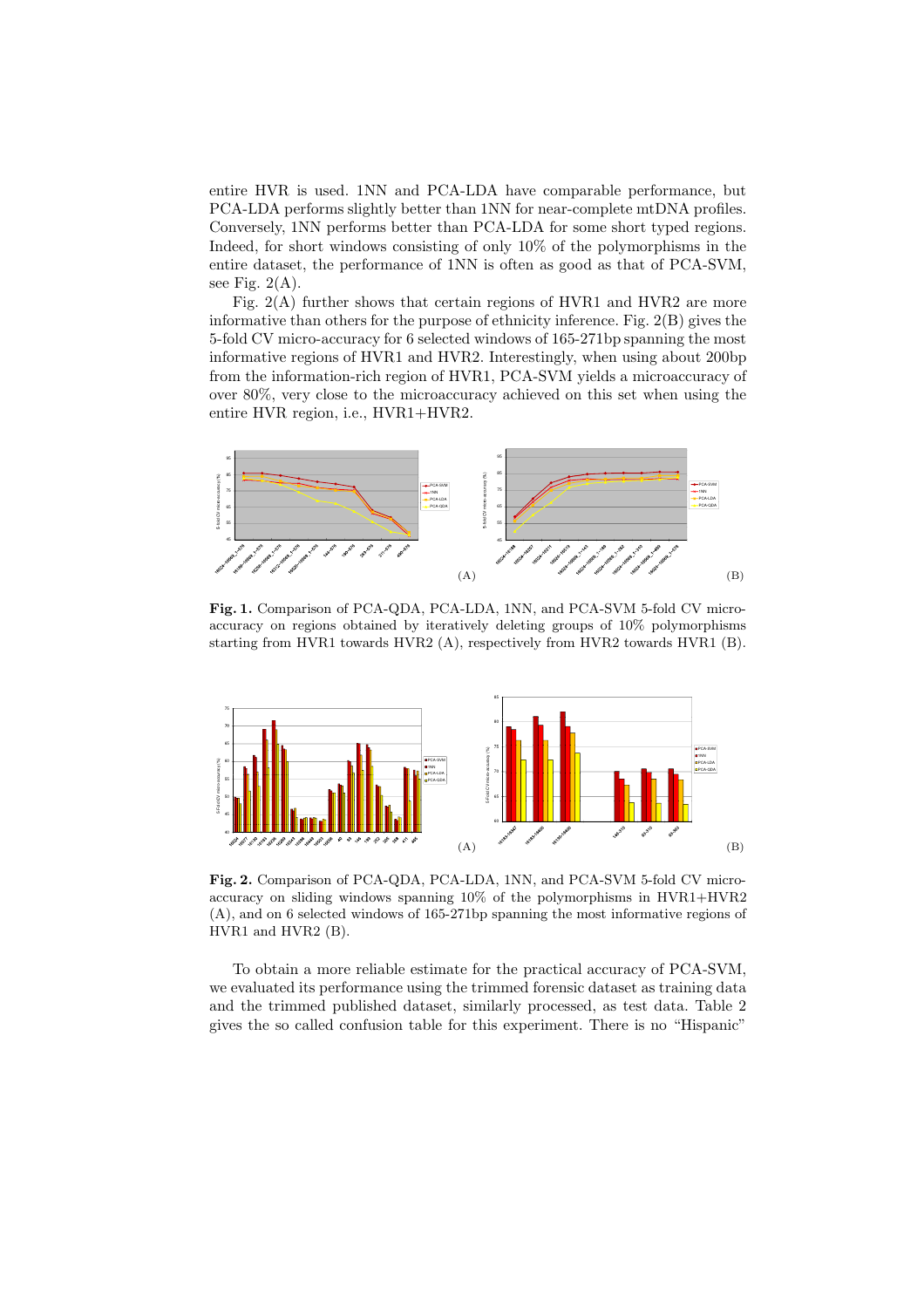row since there are no samples annotated as Hispanic in the test data. However, we do include a "Hispanic" column, because Hispanic samples are present in the training data. PCA-SVM micro-accuracy, as well as ethnicity-wise accuracies for the Caucasian and African ethnic groups are similar to the CV results in Table 2. However, ethnicity-wise accuracy for the Asian group is almost 17% lower than the accuracy achieved in the CV experiment. This is largely explained by large mismatches between Asian profiles used for training and testing in this experiment. The 761 Asian profiles in the Forensic dataset used for training come from only 5 countries: China (356 profiles), Japan (163), Korea (182), Pakistan (8), and Thailand (52), with a strong bias towards East Asia. Not surprisingly, a large percentage of misclassifications errors (90 out of the total of 145) are for profiles collected from two countries (Kazakhstan and Kyrgyzstan) that are not represented in the training dataset. Profiles with unknown country of origin are also poorly classified (10 errors out of 22 samples) suggesting that they may come from regions that are poorly represented in the forensics dataset too.

Table 2. Confusion table of the PCA-SVM test results on the trimmed published dataset

| True                   |      | <b>Predicted Ethnicity</b><br>$\left \# \textrm{ Samples}\right  \overline{\textrm{Caucasian} \textrm{Asian} \textrm{African} \textrm{Hispanic}}$ |       |       |      |  |  |
|------------------------|------|---------------------------------------------------------------------------------------------------------------------------------------------------|-------|-------|------|--|--|
| Ethnicity              |      |                                                                                                                                                   |       |       |      |  |  |
| Caucasian              | 1956 | 92.59                                                                                                                                             | 5.47  | 1.53  | 0.41 |  |  |
| Asian                  | 450  | 25.78                                                                                                                                             | 67.78 | 3.11  | 3.33 |  |  |
| African                | 134  | 5.22                                                                                                                                              | 3.73  | 87.31 | 3.73 |  |  |
| Micro-Accuracy: 87.91% |      |                                                                                                                                                   |       |       |      |  |  |
| Macro-Accuracy: 82.56% |      |                                                                                                                                                   |       |       |      |  |  |

### 3 Conclusions

Our experiments show that SVM is the most accurate of compared methods, outperforming both discriminant analysis methods previously employed in [3, 6] as well as a nearest neighbor algorithm similar to that used for haplogroup inference in [2]. In both CV and independent testing, SVM achieves an overall accuracy of 80-90%, matching the accuracy of human experts making ethnicity assignments based on physical measurements of the skull and large bones [4, 5], and coming close to the accuracy achieved by using approximately sixty autosomal loci [1].

#### References

1. Bamshad, M., Wooding, S., Salisbury, B.A., Stephens, J.C.: Deconstructing the relationship between genetics and race. Nature Reviews Genetics 5(8), 598–609 (2004)